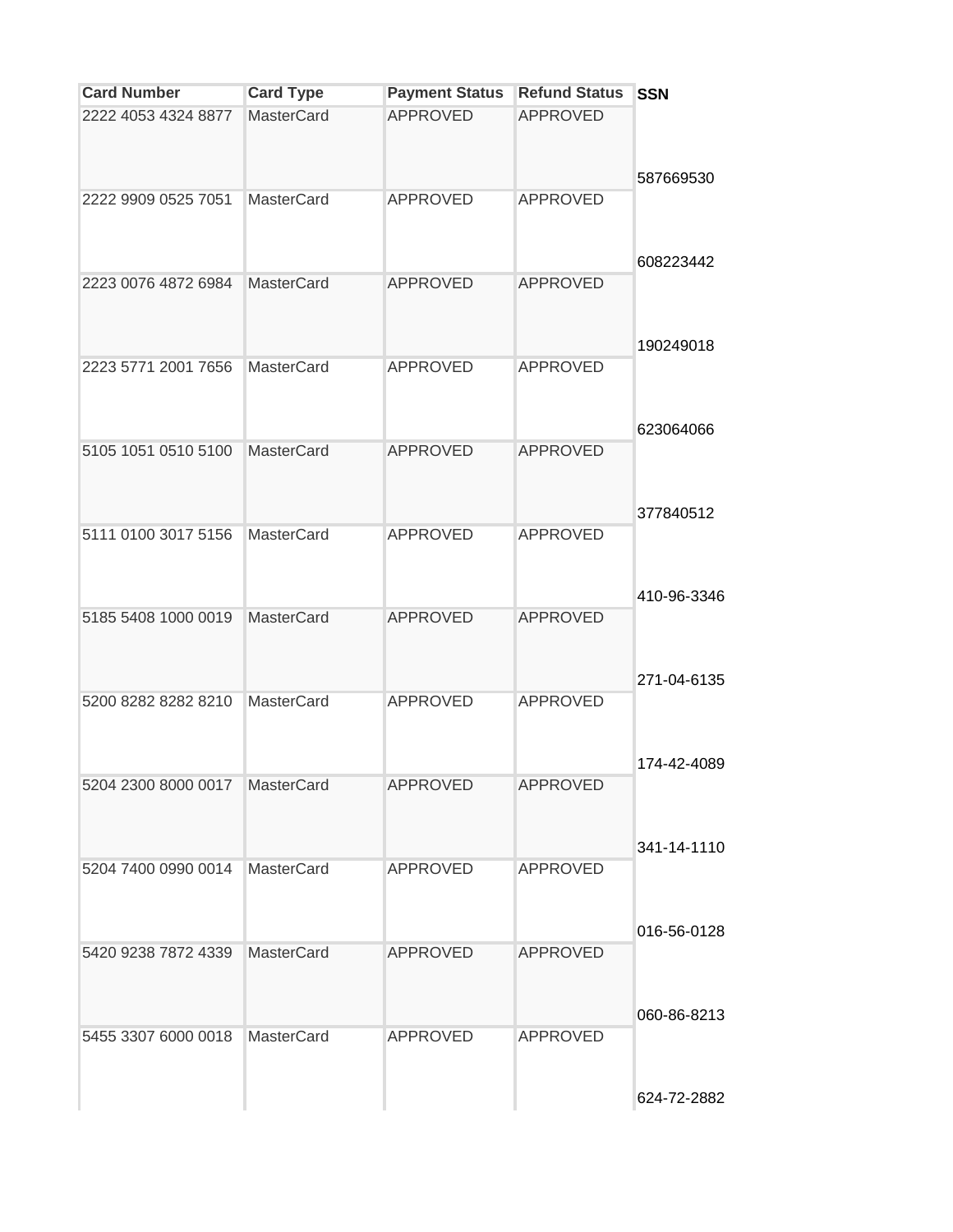|             | <b>APPROVED</b> | <b>APPROVED</b> | <b>MasterCard</b> | 5506 9004 9000 0436 |
|-------------|-----------------|-----------------|-------------------|---------------------|
| 224-66-8451 | <b>APPROVED</b> | <b>APPROVED</b> | <b>MasterCard</b> | 5506 9004 9000 0444 |
| 537-29-1972 |                 |                 |                   |                     |
|             | <b>APPROVED</b> | <b>APPROVED</b> | MasterCard        | 5506 9005 1000 0234 |
| 359-38-2342 |                 |                 |                   |                     |
|             | <b>APPROVED</b> | <b>APPROVED</b> | <b>MasterCard</b> | 5506 9208 0924 3667 |
| 520-38-7202 | <b>APPROVED</b> | <b>APPROVED</b> | MasterCard        | 5506 9224 0063 4930 |
| 547-40-1606 |                 |                 |                   |                     |
|             | <b>APPROVED</b> | <b>APPROVED</b> | <b>MasterCard</b> | 5506 9274 2731 7625 |
| 553-34-3305 |                 |                 |                   |                     |
|             | <b>APPROVED</b> | <b>APPROVED</b> | <b>MasterCard</b> | 5553 0422 4198 4105 |
| 280-46-5075 |                 |                 |                   |                     |
|             | <b>APPROVED</b> | <b>APPROVED</b> | <b>MasterCard</b> | 5555 5537 5304 8194 |
| 076-60-5273 |                 |                 |                   |                     |
|             | <b>APPROVED</b> | <b>APPROVED</b> | <b>MasterCard</b> | 5555 5555 5555 4444 |
| 136-10-8997 |                 |                 |                   |                     |
|             | <b>APPROVED</b> | <b>APPROVED</b> | Visa              | 4012 8888 8888 1881 |
| 669-20-3147 |                 |                 |                   |                     |
|             | <b>APPROVED</b> | <b>APPROVED</b> | Visa              | 4111 1111 1111 1111 |
| 665-05-5374 |                 |                 |                   |                     |
|             | <b>APPROVED</b> | <b>APPROVED</b> | <b>Discover</b>   | 6011 0009 9013 9424 |
| 772-10-2879 |                 |                 |                   |                     |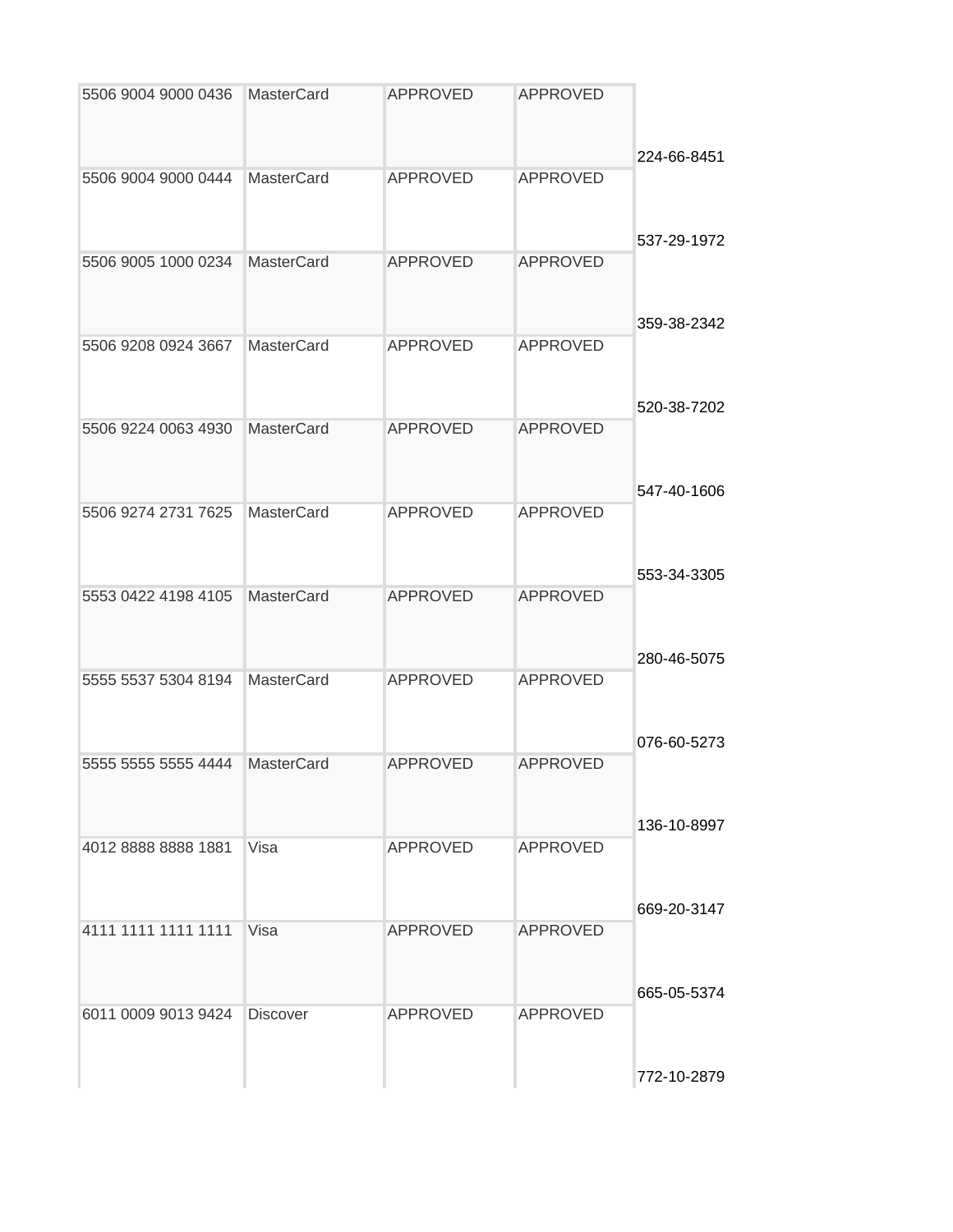| 6011 1111 1111 1117 | <b>Discover</b>         | <b>APPROVED</b> | <b>APPROVED</b> |             |
|---------------------|-------------------------|-----------------|-----------------|-------------|
| 3714 496353 98431   |                         | <b>APPROVED</b> | <b>APPROVED</b> | 687-07-2425 |
|                     | <b>American Express</b> |                 |                 | 031-86-9021 |
| 3782 822463 10005   | American Express        | <b>APPROVED</b> | <b>APPROVED</b> | 531-14-6745 |
| 3056 9309 0259 04   | <b>Diners</b>           | <b>APPROVED</b> | <b>APPROVED</b> | 293-86-1772 |
| 3852 0000 0232 37   | <b>Diners</b>           | <b>APPROVED</b> | <b>APPROVED</b> | 553-34-3305 |
| 3530 1113 3330 0000 | <b>JCB</b>              | <b>APPROVED</b> | <b>APPROVED</b> | 280-46-5075 |
| 3566 0020 2036 0505 | <b>JCB</b>              | <b>APPROVED</b> | <b>APPROVED</b> | 076-60-5273 |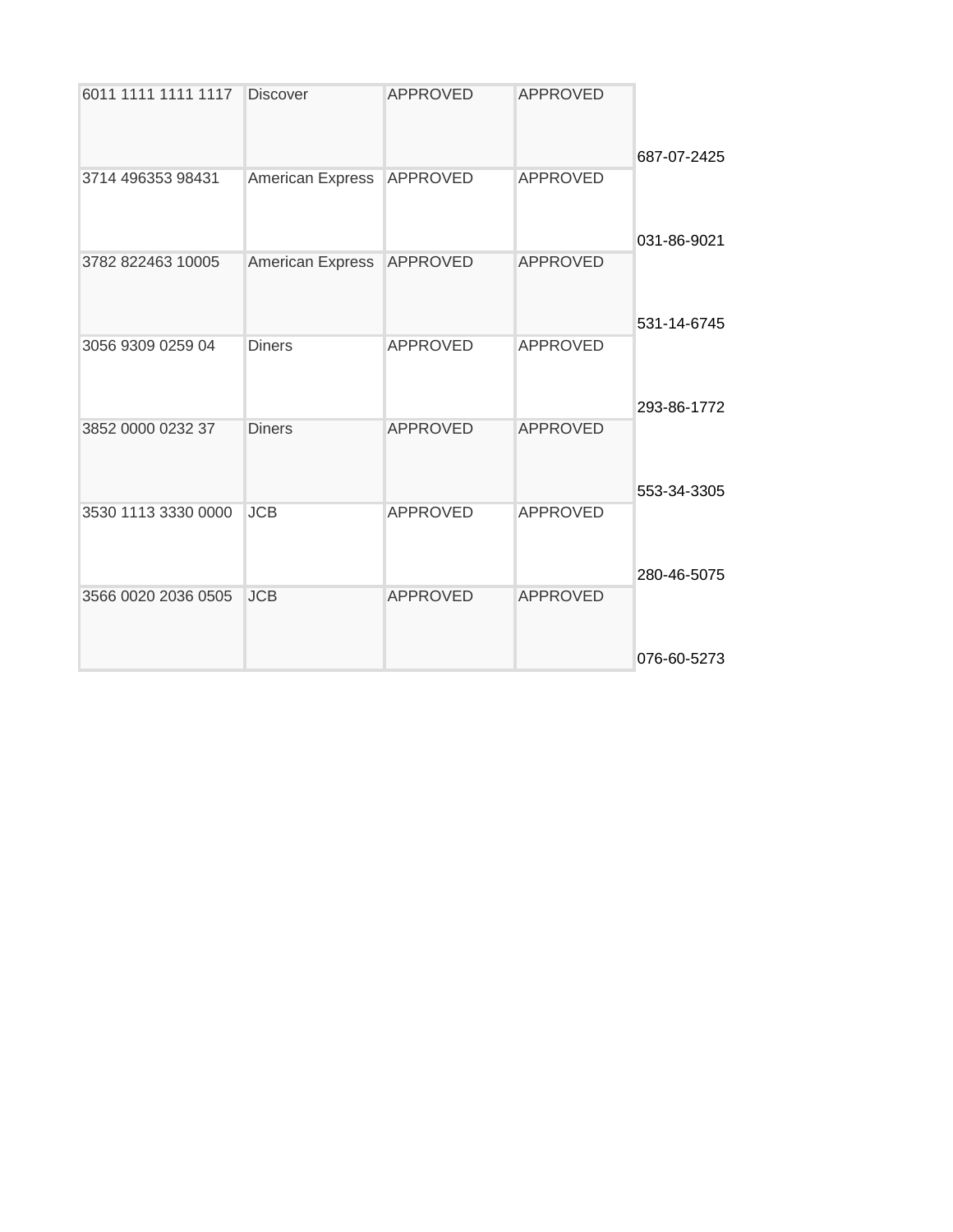| <b>Address</b>                                                                                | E-mail                      |
|-----------------------------------------------------------------------------------------------|-----------------------------|
| Cecilia Chapman<br>711-2880 Nulla St.<br>Mankato Mississippi 96522<br>(257) 563-7401          | nick@gmail.com              |
| Iris Watson<br>P.O. Box 283 8562 Fusce Rd.<br>Frederick Nebraska 20620<br>$(372) 587 - 2335$  |                             |
| <b>Celeste Slater</b><br>606-3727 Ullamcorper. Street<br>Roseville NH 11523<br>(786) 713-8616 | vic@gmail.com               |
| Theodore Lowe<br>Ap #867-859 Sit Rd.<br>Azusa New York 39531<br>(793) 151-6230                |                             |
| Calista Wise<br>7292 Dictum Av.<br>San Antonio MI 47096<br>(492) 709-6392                     | prince@yahoo.in             |
| Kyla Olsen<br>Ap #651-8679 Sodales Av.<br>Tamuning PA 10855<br>(654) 393-5734                 |                             |
| <b>Forrest Ray</b><br>191-103 Integer Rd.<br>Corona New Mexico 08219<br>(404) 960-3807        | anonymous@quora.com         |
| <b>Hiroko Potter</b><br>P.O. Box 887 2508 Dolor. Av.<br>Muskegon KY 12482<br>$(314)$ 244-6306 |                             |
| Nyssa Vazquez<br>511-5762 At Rd.<br>Chelsea MI 67708<br>(947) 278-5929                        | doyourownhomework@quora.com |
| Lawrence Moreno<br>935-9940 Tortor. Street<br>Santa Rosa MN 98804<br>(684) 579-1879           |                             |
| Ina Moran<br>P.O. Box 929 4189 Nunc Road<br>Lebanon KY 69409<br>(389) 737-2852                |                             |
| <b>Aaron Hawkins</b><br>5587 Nunc. Avenue<br>Erie Rhode Island 24975<br>(660) 663-4518        |                             |
|                                                                                               |                             |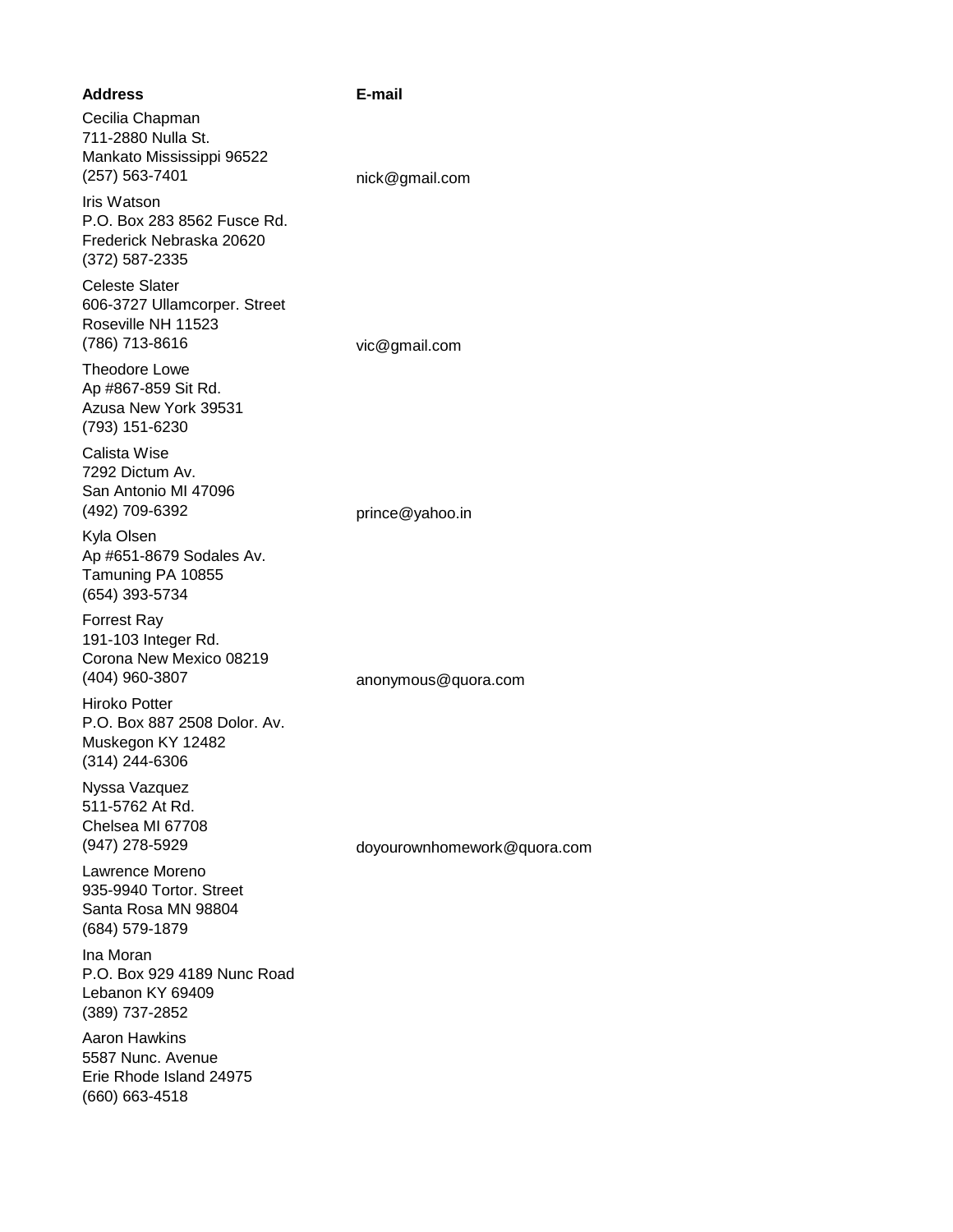Hedy Greene Ap #696-3279 Viverra. Avenue Latrobe DE 38100 (608) 265-2215

Keefe Sellers 347-7666 Iaculis St. Woodruff SC 49854 (468) 353-2641

Davis Patrick P.O. Box 147 2546 Sociosqu Rd. Bethlehem Utah 02913 (939) 353-1107

Leilani Boyer 557-6308 Lacinia Road San Bernardino ND 09289 (570) 873-7090

Colby Bernard Ap #285-7193 Ullamcorper Avenue Amesbury HI 93373 (302) 259-2375

Bryar Pitts 5543 Aliquet St. Fort Dodge GA 20783 (717) 450-4729

Rahim Henderson 5037 Diam Rd. Daly City Ohio 90255 (453) 391-4650

Calista Wise 7292 Dictum Av. San Antonio MI 47096 (492) 709-6392

Cecilia Chapman 711-2880 Nulla St. Mankato Mississippi 96522 (257) 563-7401

Hilda Haynes 778-9383 Suspendisse Av. Weirton IN 93479 (326) 677-3419

Colby Bernard Ap #285-7193 Ullamcorper Avenue Amesbury HI 93373 (302) 259-2375

Nevada Ware P.O. Box 597 4156 Tincidunt Ave Green Bay Indiana 19759 (985) 834-8285